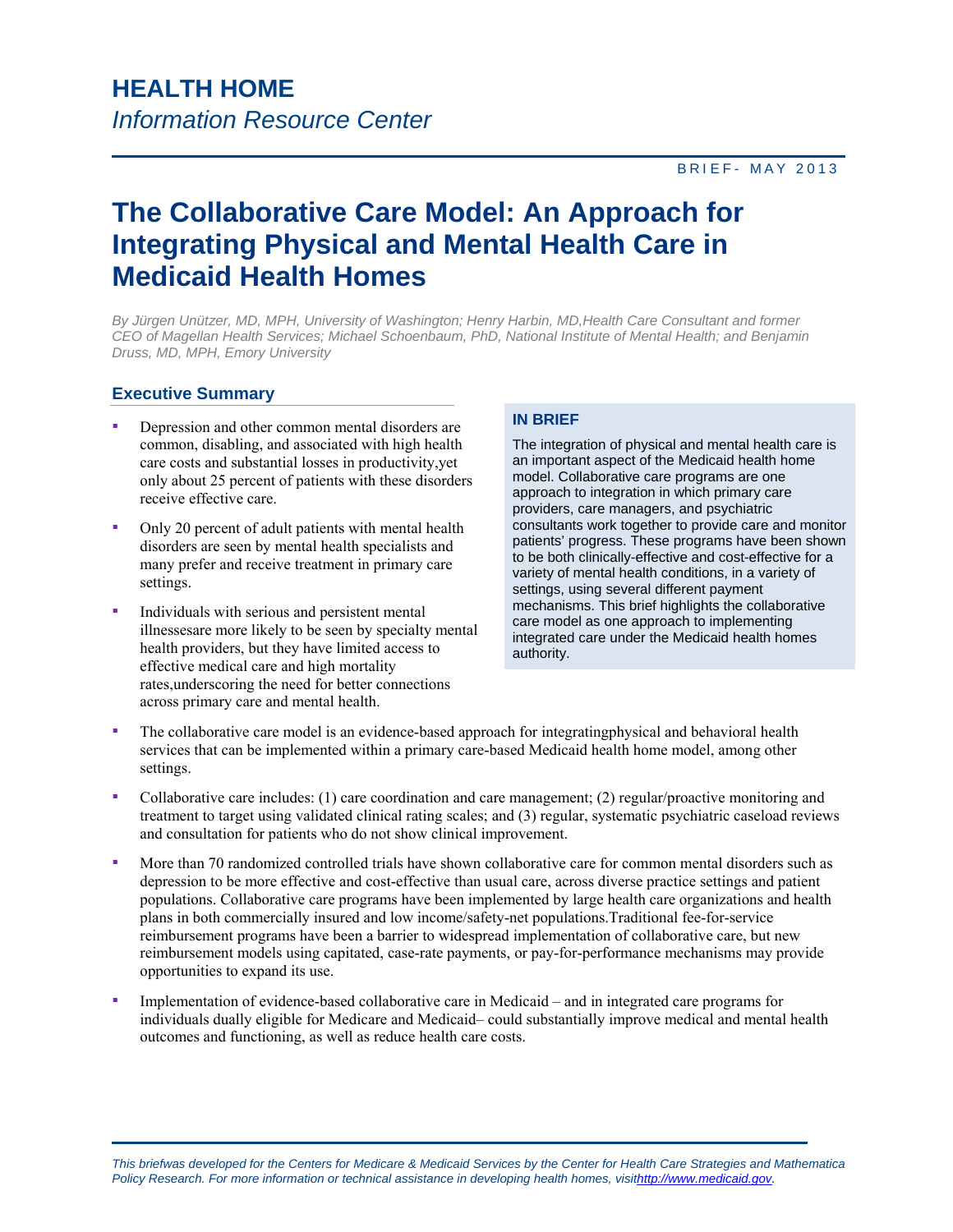Health care costs for Medicaid beneficiaries with major depression and a chronic medical condition are twice as high as those for beneficiaries without depression.

tates are continuously looking for S tates are continuously looking<br>
evidence-based approaches to improving the health care of high-need, high-cost Medicaid populations. Strategies to improve the integration of physical and behavioral health care are essential for such individuals with complex needs. Not only are effective integrated approaches needed, but also innovative payment models to cover the costs of care.

Health homes are one mechanism that can be used both to integrate primary and mental health care and to pay for the essential components of enhanced care management and care coordination required for effective integration. Authorized by the Affordable Care Act of 2010 (ACA) section 2703, the Medicaid Health Home State Plan Option provides a mechanism to coordinate the primary, acute, behavioral, and long-term and social service needs of targeted beneficiaries. States can link Medicaid beneficiaries who have at least two chronic conditions, have one chronic condition and are at risk for another, or have a serious mental illness to ahealth home to coordinate that person's health care. Regardless of the conditions targeted by the health home, the associated providers must meet all federal and state qualifications to serve as health homes, and must deliver a defined set of services (as further delineated in the section Payment Models for Collaborative Care). Across these services, a key desired outcome of the health home model is improved integration of primary and behavioral health care delivery.

This brief highlights the collaborative care model as one approach to implementing integrated care under the health homes authority. Future briefs from the *Health Home Information Resource Center* will highlight other evidence-based or otherwise promising models worthy of consideration for promoting integrated care. Although the model is flexible enough to support a variety of chronic conditions, the collaborative care model is more often utilized in a primary care-based approach than within the specialty mental health care delivery system.

## **Behavioral Health Services in Primary Care**

Behavioral health problems such as depression, anxiety, alcohol or substance abuse are among the most common and disabling health conditions worldwide. They often cooccur with chronic medical diseases and can substantially worsen associated health outcomes.<sup>[1](#page-10-0)</sup>Rates of depression have been estimated to be 20 percent in Medicaid populationsand 23 percent in the population eligible for both Medicare and Medicaid.<sup>[2](#page-10-1)</sup> When behavioral health problems are not effectively treated, they can impair selfcare and adherence to medical and mental health treatments and they are associated with poor health outcomes and increased mortality. They are also associated with decreased work productivity $3,4$  $3,4$  $3,4$  and substantial increases in overall health care costs. For example, Medicaid patients with major depression in addition to a chronic medical condition such as diabetes have more than twice the overall health care costs than those without depression.<sup>[5](#page-10-1)</sup>Medicaid enrollees with comorbid mental conditions receive worse quality of care for medical conditions suchas diabetes, <sup>[6](#page-10-1)</sup> and have mortality rates nearly four times as high as those of the general population.<sup>[7](#page-10-1)</sup>

Only 20 percent of adults with common mental disorders receive care from a mental health specialist in any given year<sup>[8](#page-10-1)</sup> and primary care practices have long been recognized as the *de facto* location of care for most adults in the United States with common mental disorders such depression.<sup>[9](#page-10-1),[10](#page-10-1)</sup>Many patients prefer an integrated approach in which primary care and mental health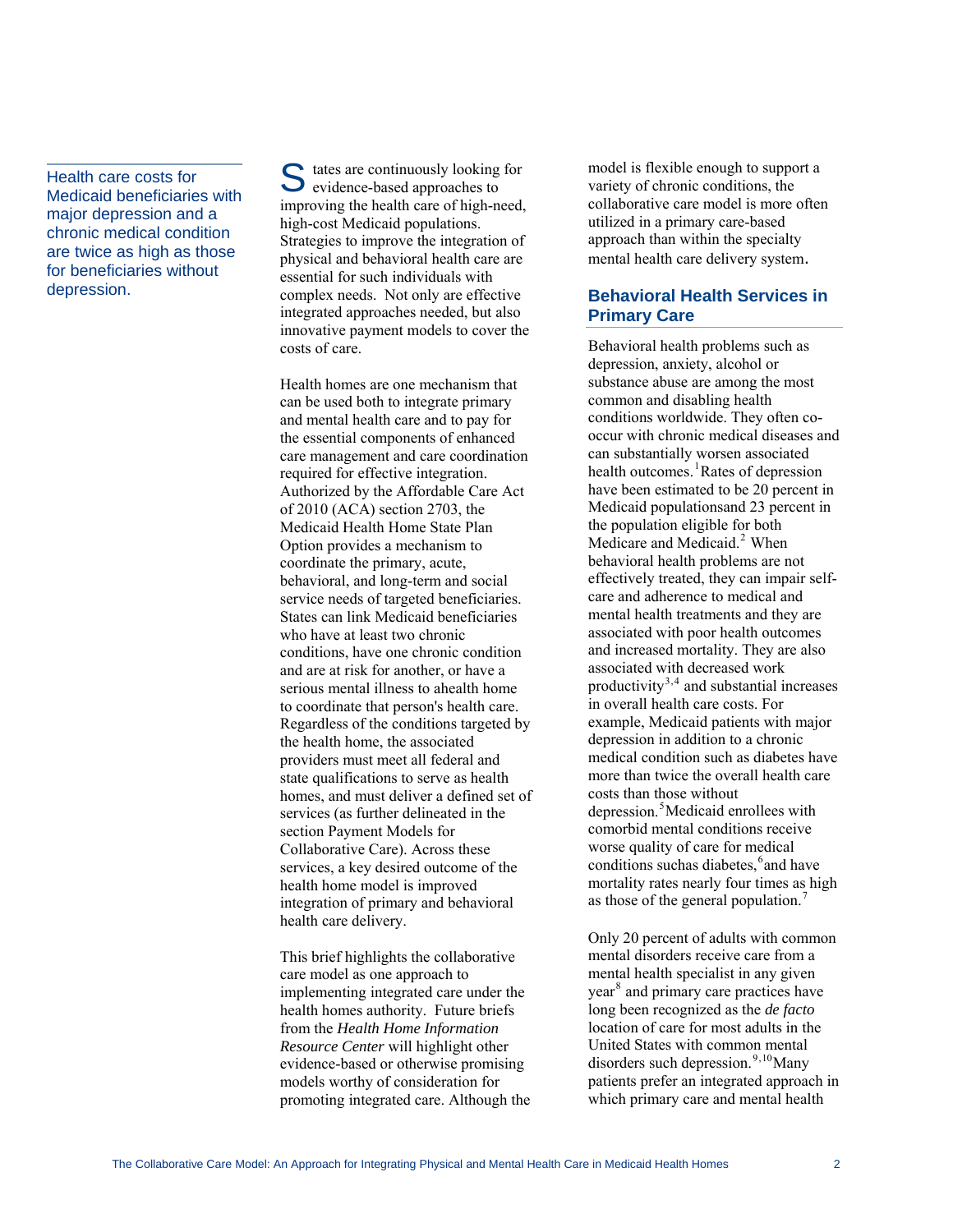providers work together to address medical and behavioral health needs. Older adults in particular prefer treatment of mental disorders in primary care – and when they are referred to mental health specialists, no more than half complete such a referral.<sup>[11](#page-10-1)</sup>Primary care providers are well aware of the substantial challenges related to treating patients with mental health problems in primary care and they report serious limitations in the support available from mental health specialists.<sup>[12](#page-10-1)</sup>Patientcentered medical homes (PCMH) have been advocated as ways to provide better health care to populations of patients at a lower cost, and effective medical homes should be able to address common mental disorders such as depression.

## **Quality of Care for Common Mental Disorders**

Effective pharmacological and nonpharmacological treatments exist for common mental health problems, including for depression and anxiety disorders. At the same time, based on 2001-2003 data, only around 40 percent of Americans with a diagnosable mental illness received any specific mental health treatment in the prior year, and only around one-third of those – therefore, approximately one in seven overall – received treatment that could be characterized as minimally adequate based on practice guidelines. $13,14$  $13,14$  $13,14$ 

Over 3.5 million Medicaid beneficiaries across the United States receive prescriptions for antidepressants, representing 8.2 percent of the entire Medicaid population. Of these, nearly 308,000 are individuals eligible for both Medicare and Medicaid (known as Medicare-Medicaid enrollees or dual eligibles).[15](#page-10-1)Data on Medicare-Medicaid enrollees in Washington State suggest that 44 percent of those younger than 65 years and 27 percent of older Medicare-Medicaid enrollees receive prescriptions for antidepressant medications in any given year.<sup>[16](#page-10-1)</sup> But many of these

patients do not receive these medications in sufficient doses or for a sufficient duration; while others continue to use medications even if they are not effective for them, rather than having their treatment adjusted, due to lack of regular monitoring and clinical inertia. As a result, as few as 20 percent of patients started on antidepressant medications in usual primary care show substantial clinical improvements.<sup>[17](#page-10-1),[18](#page-10-1)</sup>Many patients referred to psychotherapy receive an insufficient number of visits and/or ineffective forms of psychotherapy, so that treatment response for this type of treatment is also as low as 20 percent under usual care.<sup>[19](#page-10-1)</sup>Finally, poor quality of medical care in patients with mental illness may explain a significant portion of their excess mortality.[20](#page-10-1)

## **Efforts to Improve Care for Mental Disorders in Primary Care**

Efforts to improve the treatment of common mental disorders in primary care initially focused on screening for common mental disorders, education of primary care providers, development of treatment guidelines, and referral to mental health specialty care. These approaches – alone and in combination – have not been found to improve patient outcomes, although they may be necessary components of effective interventions. $2^{1}$  For people with serious mental disorders treated in public mental health settings, early initiatives similarly sought to improve rates of screening for common medical problems such as diabetes, high cholesterol, and elevated blood pressure; however, many providers that screened for these conditions did not have the capacity to follow up with treatment for patients who screened positive.<sup>[22](#page-10-1)</sup>

Another approach to improve care for patients with behavioral health

As few as 20 percent of patients started on antidepressant medications in usual primary care show substantial clinical improvements.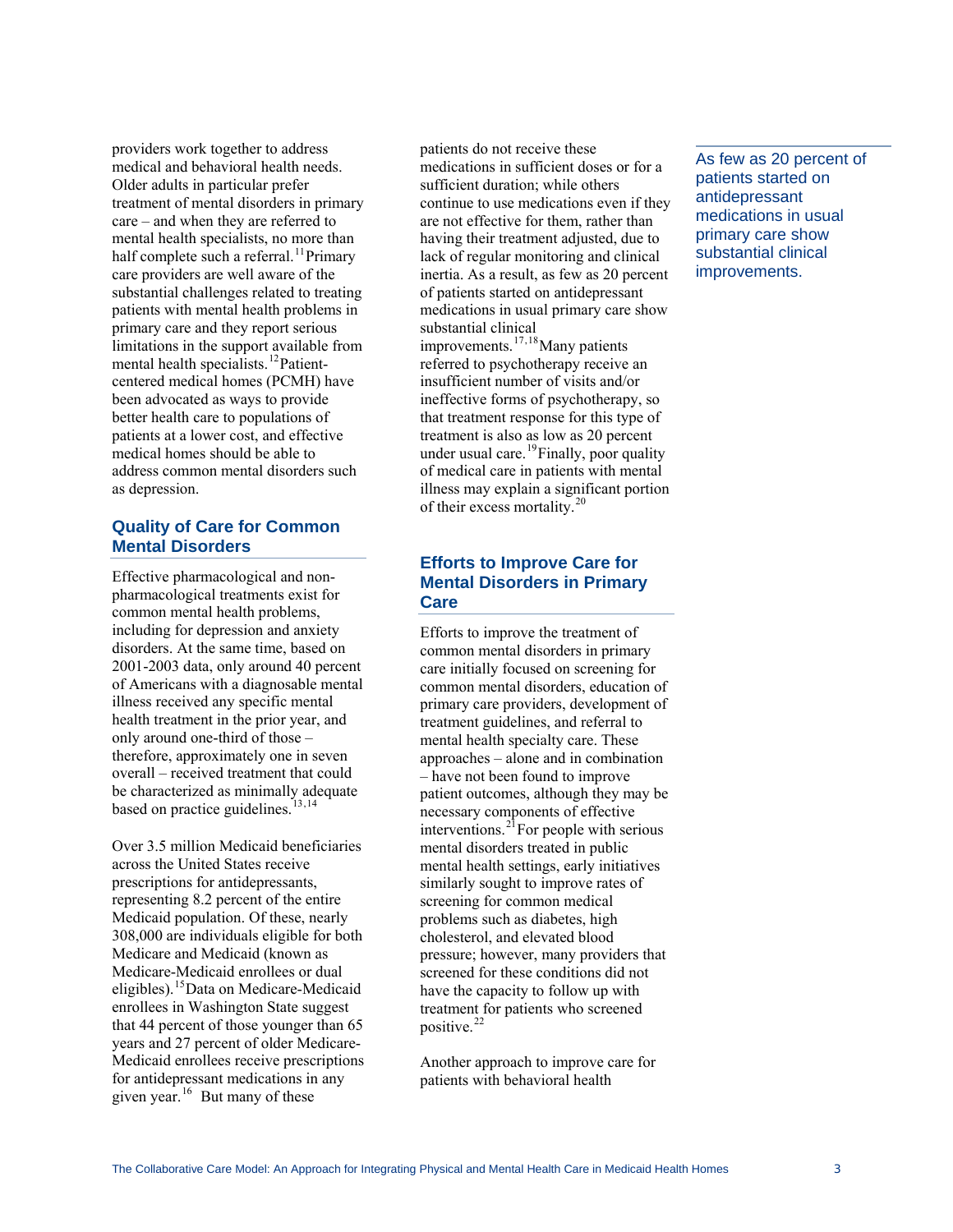Collaborative care teams include a primary care provider, care management staff, and a psychiatric consultant.

problems is to co-locate mental health specialists within primary care clinics or primary care providers onsite at a community mental health facility. Having a mental health or primary care professional available can improve access to mental health services, but colocation alone has also not been found to improve patient outcomes at a population level.<sup>[23](#page-10-1)</sup>

Another strategy that has been used for Medicaid patients with depression and other chronic medical conditions is the use of telephonic disease management programs in which nurses from a centralized call center attempt to support treatment provided in primary care. There have now been several large studies of such disease management programs, and they have generally not been shown to improve disease outcomes or to reduce health care  $costs.<sup>24,25</sup>$  $costs.<sup>24,25</sup>$  $costs.<sup>24,25</sup>$  $costs.<sup>24,25</sup>$  $costs.<sup>24,25</sup>$ 

# **Collaborative Care: An Evidence-Based Solution**

Over the past 15 years, more than 70 randomized controlled trials have established a robust evidence-base for an approach called "

collaborative care."<sup>[26](#page-10-1)-28</sup> In such [programs, care is provided by a](#page-11-0)  [collaborative team, including:](#page-11-0) 

- The **primary care provider** (PCP), usually a family physician, internist, nurse practitioner, or physician assistant.
- **Care management staff**, such as a nurse, clinical social worker, or psychologist, who is based in primary care and trained to provide evidence-based care coordination, brief behavioral interventions, and to support the treatments such as medications initiated by the PCP. In some implementations of collaborative care, this staff also provides evidence-based, brief/structured psychotherapy,

such as cognitive behavioral therapy.

A **psychiatric consultant**, who advises the primary care treatment team with a focus on patients who present diagnostic challenges or who are not showing clinical improvements. Such consultation can be provided in person or through the use of telem edicine ▪ (telephonic or televideo consultation).

care,<sup>[30](#page-11-0)</sup> and other aspects of the chronic illness care model proposed by Wagner monitored via HbA1c laboratory tests. continue not to respond to treatment or that is often responsible for ineffective treatments of common mental disorders In terms of the clinical approach, collaborative care programs follow the principles of measurement-based care,<sup>[29](#page-11-0)</sup> treatment-to-target, and stepped and colleagues.<sup>[31](#page-11-0)</sup> Concretely, in collaborative care, each patient's progress is closely tracked using validated clinical rating scales (e.g., PHQ-9 for depression) $32$  – analogous to how patients with diabetes are Treatment is systematically adjusted – stepped up – if patients are not improving as expected. Initial adjustments can be made by the primary care treatment team, with input from the psychiatric consultant. Patients who have an acute crisis are referred to mental health specialty care, as are patients who seek such referral. However, in practice, only a relatively small fraction of patients in collaborative care programs request or are otherwise referred to specialty care. Overall, such systematic treatment to target can overcome the clinical inertia [in](#page-11-0) primary care.<sup>[33](#page-11-0)</sup>

[Trials of collaborative care have been](#page-11-0)  [conducted in diverse health care](#page-11-0)  [settings, including network and staff](#page-11-0)  [model health systems, and private and](#page-11-0) [public providers; with different](#page-11-0)  [financing mechanisms, including fee](#page-11-0)[for-service and capitation; different](#page-11-0)  [practice sizes; and different patient](#page-11-0)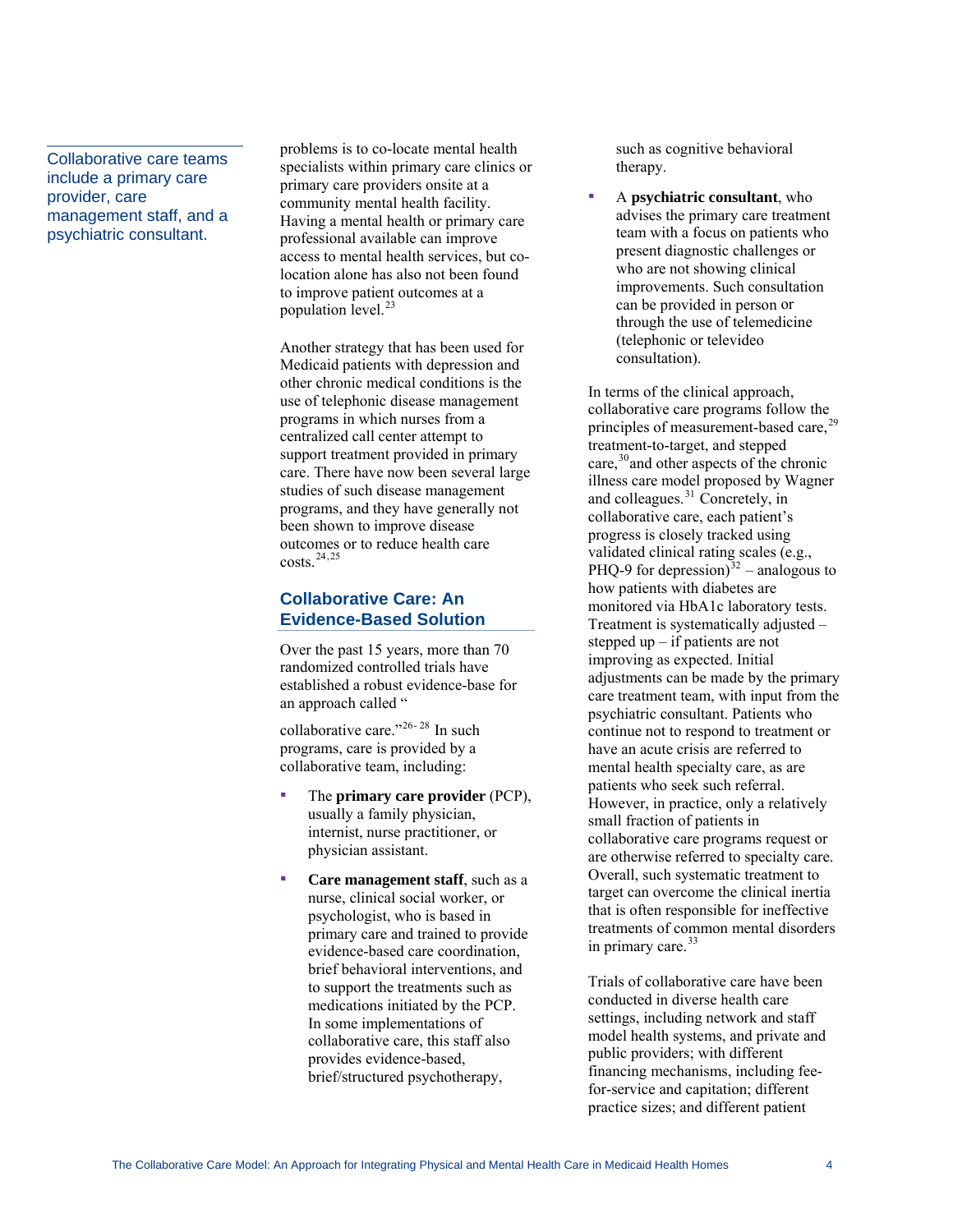[populations, including both insured and](#page-11-0)  [uninsured/safety-net populations. Of](#page-11-0)  [note, several studies have demonstr](#page-11-0) ated [that collaborative care programs a](#page-11-0)re not [only highly effective forsafety net](#page-11-0)  [patients and patients from ethnic](#page-11-0)  [minority groups,](#page-11-0)  $34 - 39$  $34 - 39$  $34 - 39$  but they can, in fact, reduce health disparities observed in such populations.

Studies have also tested collaborative disorder and schizophrenia.<sup>[42](#page-11-0),[43](#page-11-0)</sup>Across care has consistently demonstrated higher effectiveness than usual care. $44-46$ care interventions for different mental health conditions, including depression, $40,41$  $40,41$  $40,41$  anxiety disorders, and more serious conditions such as bipolar this extensive literature, collaborative

## **The IMPACT Collaborative Care Program**

The largest trial of collaborative care to 1,801 adults age 60 and older with depression, in 18 primary care clinics in IMPACT participants were randomly assigned to a collaborative care program date, the IMPACT study, included five states. $47$  The trial included patients/sites with both fee-forserviceand capitated Medicare and Medicaid coverage. In addition to depression, IMPACT patients also averaged 3.5 chronic medical disorders. or to usual care.

The IMPACT intervention enhanced the manager; and a consulting psychiatrist. It also introduced two important clinical clinical outcomes and stepped care in which treatments are systematically participants were more than twice as improvement in their depression over 12 months.<sup>[48](#page-11-0)</sup>They also had less physical pain,<sup>[49](#page-11-0)</sup>better social and physical primary care practice by adding two new team members: a depression care processes, systematic tracking of adjusted with consultation from a psychiatrist if patients are not improving as expected. IMPACT likely as those in the usual care control group to experience a substantial

was strongly endorsed by patients and effectiveness of the IMPACT program in depressed adolescents,<sup>[51](#page-11-0)</sup> depressed a few studies demonstrating that PCMH models can, in fact, achieve the Triple Aim of improved health, improved quality of care, and reduced costs.<sup>56</sup> functioning, and better overall quality of life than patients in care as usual. This collaborative care approach primary care providers.<sup>[50](#page-11-0)</sup>More recent studies have demonstrated the cancer patients,  $52$  and diabetics,  $53$  including low-income Spanish speaking patients.<sup>[54](#page-11-0)</sup>Finally, a recent literature review by Peikes and colleagues<sup>[55](#page-11-0)</sup> identified the IMPACT collaborative care model as one of only

## **Collaborative Care as Best Practice**

is used as a basis for IMPACT and other studies, has been recognized as an evidence-based practice by the Health,<sup>[57](#page-11-0)</sup> the President's New Freedom including the National Business Group on Health.<sup>[59](#page-11-0)</sup> In a recent evidence-based approaches to integration of mental care, the IMPACT program was profiled as "the study with the strongest The collaborative care approach, which Substance Abuse and Mental Health Services Administration and recommended as a best practice by the Surgeon General's Report on Mental Commission on Mental Health,<sup>[58](#page-11-0)</sup> and a number of national organizations practice report by the Agency for Healthcare Research and Qualitythat reviewed the existing literature on health/substance abuse and primary results."<sup>60</sup>

## **Effects of Collaborative Care on Health Care Costs**

overall health care costs by 50-100 percent. This is true for adult patients Depression has been shown to increase generally; the increase in costs associated with depression are particularly large in patients with multiple chronic medical disorders.<sup>[61](#page-11-0)-</sup>  $63$ Several studies have demonstrated

Studies have shownthat collaborative care interventions are more effective than usual care for depression, anxiety disorders, and more serious conditions such as bipolar disorder and schizophrenia.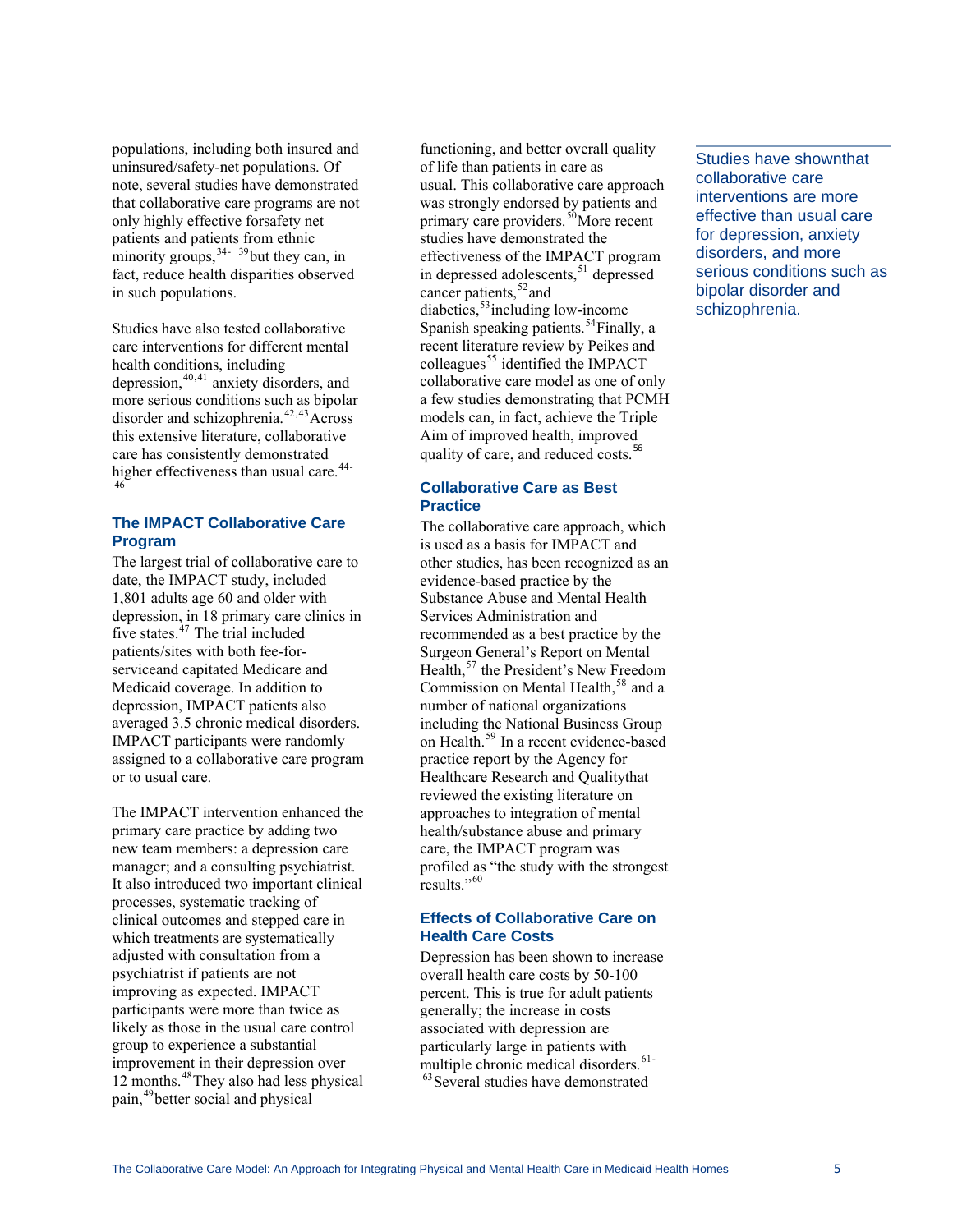Long-term analyses have demonstrated that \$1 spent on collaborative care saves \$6.50 in health care costs.

thatcollaborative care for depression is [m](#page-11-0)ore cost-effective than usual care.<sup>[64,65](#page-11-0)</sup>

[associated with cost savings. Long-t](#page-11-0)erm [\(four-year\) cost analyses from th](#page-11-0)e [intervention had substantially low](#page-11-0)er [savings of \\$3,363 over Years 1-4. Thi](#page-11-0)s [corresponds to a return on investme](#page-11-0)nt  $(ROI)$  of \$6.50 per dollar spent, with average annual average savings of [Importantly, several evaluations have](#page-11-0)  [demonstrated that collaborative care is](#page-11-0)  [IMPACT study found that patients](#page-11-0)  [receiving the collaborative care](#page-11-0)  [overall health care costs than those](#page-11-0)  [receiving usual care.](#page-11-0)<sup>66</sup>An initial [investment in collaborative care of \\$522](#page-11-0) [during Year 1 resulted in net cost](#page-11-0)  \$841.

yielded net savings in every category of pharmacy, inpatient and outpatient medical, and mental health specialty The collaborative care intervention health care costs examined, including [c](#page-12-0)are.<sup>[67](#page-12-0)</sup>

[listed above used health care cost da](#page-12-0)ta [payers in the state of Minneso](#page-12-0)ta,  $68$  we [estimate today's cost of implemen](#page-12-0)ting [participant. This cost would be incur](#page-12-0)red in the first year  $-$  and mainly in the first [cost inflation, we estimate net s](#page-12-0)avings [of approximately \\$5,200 per progr](#page-12-0)am [The reported cost and savings estimates](#page-12-0)  [across payers from 1999 through 2003.](#page-12-0)  [After adjusting for health care cost](#page-12-0)  [inflation and taking into account recent](#page-12-0)  [cost estimates from over 80 clinics](#page-12-0)  [implementing collaborative care in the](#page-12-0)  [Minnesota DIAMOND program, a](#page-12-0)  [program supported by six commercial](#page-12-0)  [an effective, evidence-based](#page-12-0)  [collaborative care program to be](#page-12-0)  [approximately \\$900 per program](#page-12-0)  [six months – after diagnosis. Using](#page-12-0)  [published dataadjusted for health care](#page-12-0)  [participant over four years, so](#page-12-0)  [approximately \\$1,300 per year.](#page-12-0)<sup>69</sup> [Similar cost savings have been](#page-12-0)  [identified in collaborative care studies](#page-12-0)  [that included patients with depression](#page-12-0)  [and diabetes](#page-12-0)<sup>70</sup> and patients with severe [anxiety \(panic disorder\),](#page-12-0) $71$  as well as in

medical collaborative care programs for [p](#page-12-0)atients with serious mental illnesses.<sup>[72](#page-12-0)</sup>

[These findings from research studies](#page-12-0) are [large integrated health care system](#page-12-0)s, [systems, which function like mat](#page-12-0)ure [implemented co](#page-12-0)llaborative care programs and realized substantial cost [consistent with published data from](#page-12-0) [including Kaiser Permanente and](#page-12-0)  [Intermountain Healthcare. These](#page-12-0)  [accountable care organizations, have](#page-12-0)  savings.<sup>73,74</sup>

collaborative care for the 20 percent of program approximately \$15 billion per year. This corresponds to savings in excess of two percent of total annual Using the data on ROI described above, we estimate that implementation of Medicaid members with diagnosed depression could save the Medicaid Medicaid spending.

#### **Effect of Depression on Employment and Workforce Participation**

There are additional economic benefits participation and lowers the chance that reenter the workforce.<sup>[75](#page-12-0),[76](#page-12-0)</sup>Adults with early due to depression face long-term remain employed.<sup>[78](#page-12-0)</sup>Research shows that depression in primary care can reduce many of these negative economic , these findings suggest the potential for successfully return to the workforce, resulting in net savings to Medicaid programs. from effective collaborative care. Depression substantially reduces productivity and effective workforce individuals who are unemployed will depression have substantially lower personal income than those without depression.[77](#page-12-0)Individuals who retire financial disadvantages compared to people who are treated and able to the systematic implementation of collaborative care programs for effects of depression, resulting in improved personal income, employment,<sup>[79](#page-12-0),[80](#page-12-0)</sup>and other workplace outcomes.<sup>[81](#page-12-0)</sup> For Medicaid recipients effective treatment to help enrollees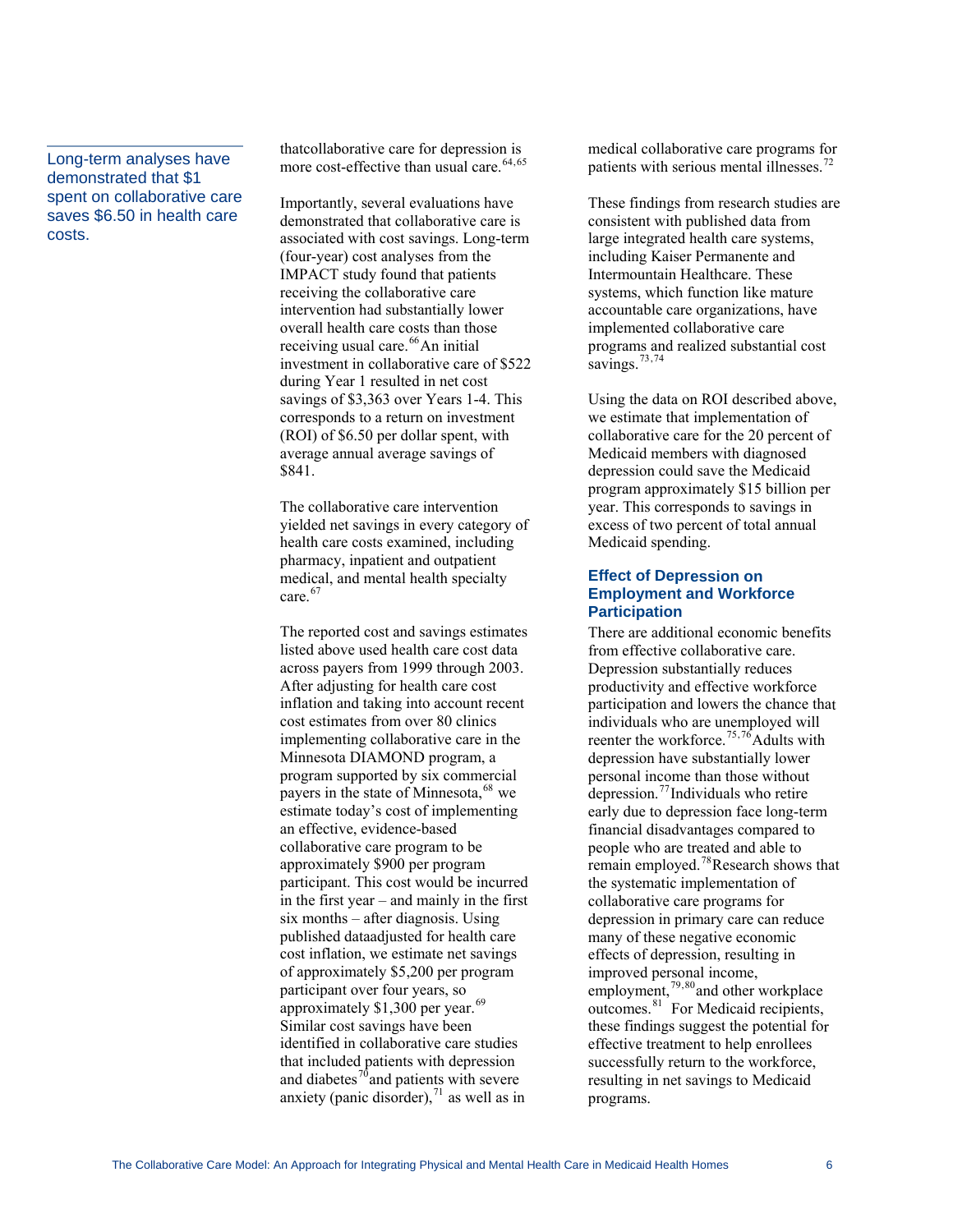## **Implementing Collaborative Care in Safety-Net Programs**

Several large health care organizations have undertaken large-scale implementations of evidence-based collaborative care programs. In the State of Washington, the Mental Health Integration Program (MHIP), sponsored by the Community Health Plan of Washington and Seattle King County Public Health, has implemented collaborative care in a partnership with more than 100 community health centers and over 30 communitymental health centers, for safety-net clients with medical and behavioral health needs.<sup>[82](#page-12-0)</sup> The population served by this statewide program is a managed Medicaid population. In King County, the program serves additional safety-net populations including uninsured clients (funded through a county tax levy). In Oregon, CareOregon, a Medicaid managed care organization, has provided training and support to primary care clinics to implement a similar program of collaborative care to address common mental health problems among its members. Notably, both of these initiatives were implemented prior to the passage of the ACA, and thus prior to the availability of the ACA-authorized Medicaid health home option; however, they demonstrate the applicability of the model to safety-net providers and the patients they serve.

Implementing effective collaborative care programs requires substantial practice change, and such efforts can encounter a number of barriers such as lack of trained staff or the lack of effective disease management registries to support effective care management. Effective implementations of collaborative care vary in the staffing models used (e.g., different staff can be trained in providing crucial care management functions including nurses, licensed clinical social workers, or medical assistants supervised by a nurse). The AIMS Center at the

University of Washington recently convened a group of national experts to develop a consensus statement on core principles and specific functions that are required to implement effective collaborative care programs. The resulting implementation checklist, titled the "Patient-Centered Integrated Behavioral Health Care Principles & Tasks,"and a companion set of teambuilding tools are available online for organizations wishing to implement evidence-based collaborative care programs.[83](#page-12-0)This consensus has also been used to support extension collaborative care programs to serve clients with more severe mental illness<sup>[84](#page-12-0)</sup>

#### **Payment Models for Collaborative Care**

The ACA health home provision (Section 2703) can be used as a vehicle to incorporate the principles of collaborative care into the care management of complex Medicaid populations via an amendment to Medicaid state plan services for six specific core services:

- Comprehensive care management;
- Care coordination and health promotion;
- Comprehensive transitional care from inpatient to other settings, including appropriate follow-up;
- Individual and family support, which includes authorized representatives;
- Referral to community and social support services, if relevant; an d
- The use of health information technology to link services , as ▪ feasible and appropriate.

To the extent that collaborative care is and that complies with other federal and homes create a scalable mechanism for implemented in a model that incorporates all six of these services, state-defined requirements, health implementing and paying for collaborative care in Medicaid.[85](#page-12-0) States

Implementing effective collaborative care programs requires substantial practice change.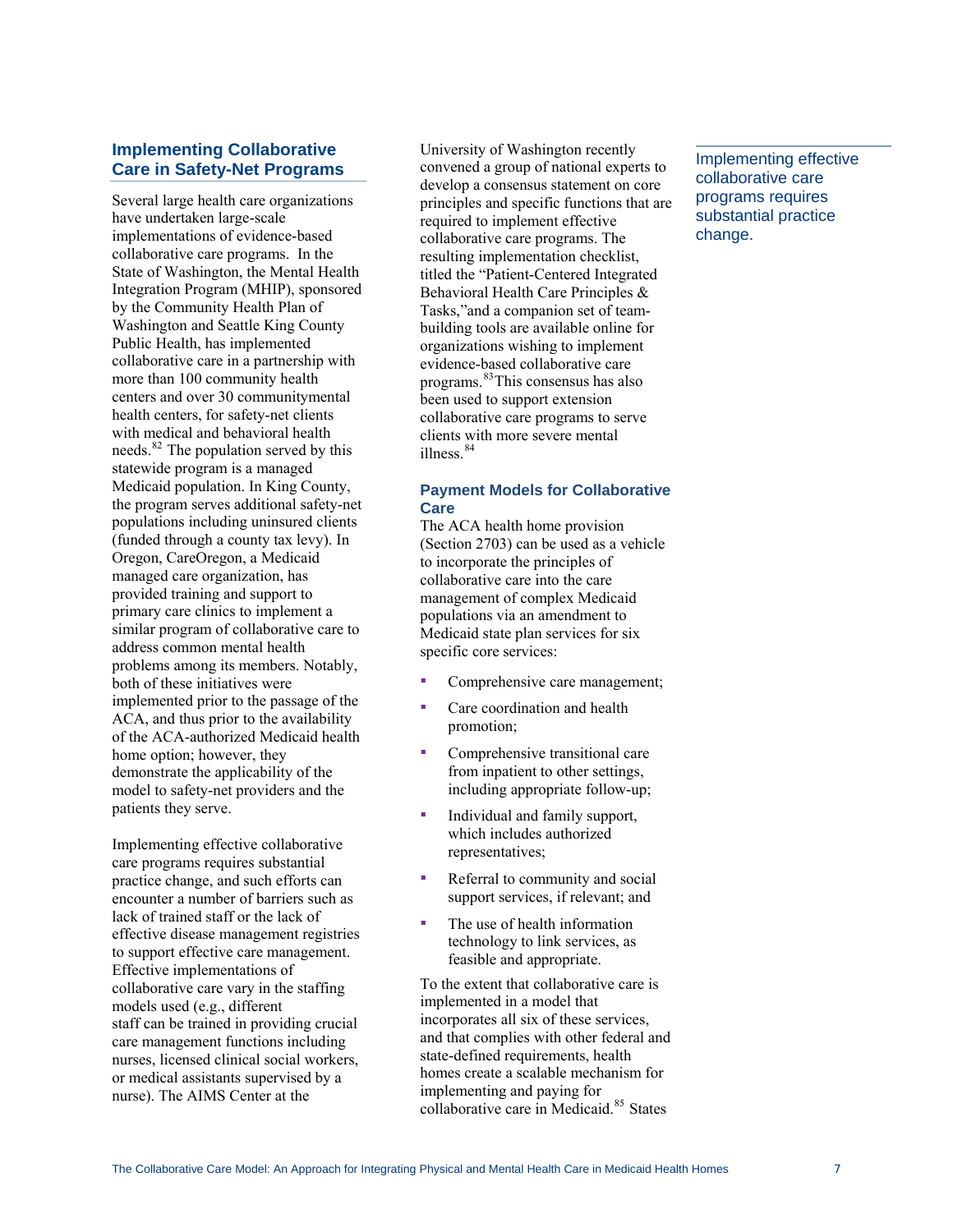allows, for example, reimbursement for provided under the collaborative care have substantial flexibility in defining what health home services entail and how they are delivered; such flexibility both in-person and virtual activities model.

collaborative care have used a number ranging from fully capitated payment - case-rate payments that augment fee for-service billing by primary care similar to case rate payments supporting PCMH services. Large-scale implementations of of different payment approaches (e.g., Kaiser Permanente, Veterans Affairs, Department of Defense) to providers (e.g., Minnesota's DIAMOND program) in a way that is

In Washington, MHIP incorporates a pay-for-performance component, in

which 25 percent of the payment for the Performance is assessed on a number of follow-up with patients; demonstration systematic consultation and treatment adjustment for patients who are not performance component was introduced program has substantially improved; for performance incentive payment. These community health clinics participating  *Journal of Public Health* in *American* 2012.<sup>86</sup> program is tied to effective treatment. quality indicators, including timely of improved patient outcomes; or improving. Since the pay-forin 2008, the effectiveness of the instance, Exhibit 1 shows that the median time-to-improvement in depression was cut more than in half after implementation of the pay-forfindings, based on a study of almost 8,000 depressed adults served in 29 in MHIP, were published in the

*Exhibit 1:* **Pay-for-performance-based quality improvement dramatically reduces median time to depression improvement in a state-wide collaborative care program.** 



Source: Unutzer J, Chan YF, Hafer E, et al. Quality improvement with pay-for-performan ce incentives in integrate d behavioral health care. *American Journal of Public Health.* Jun 2012;102(6):e41-45.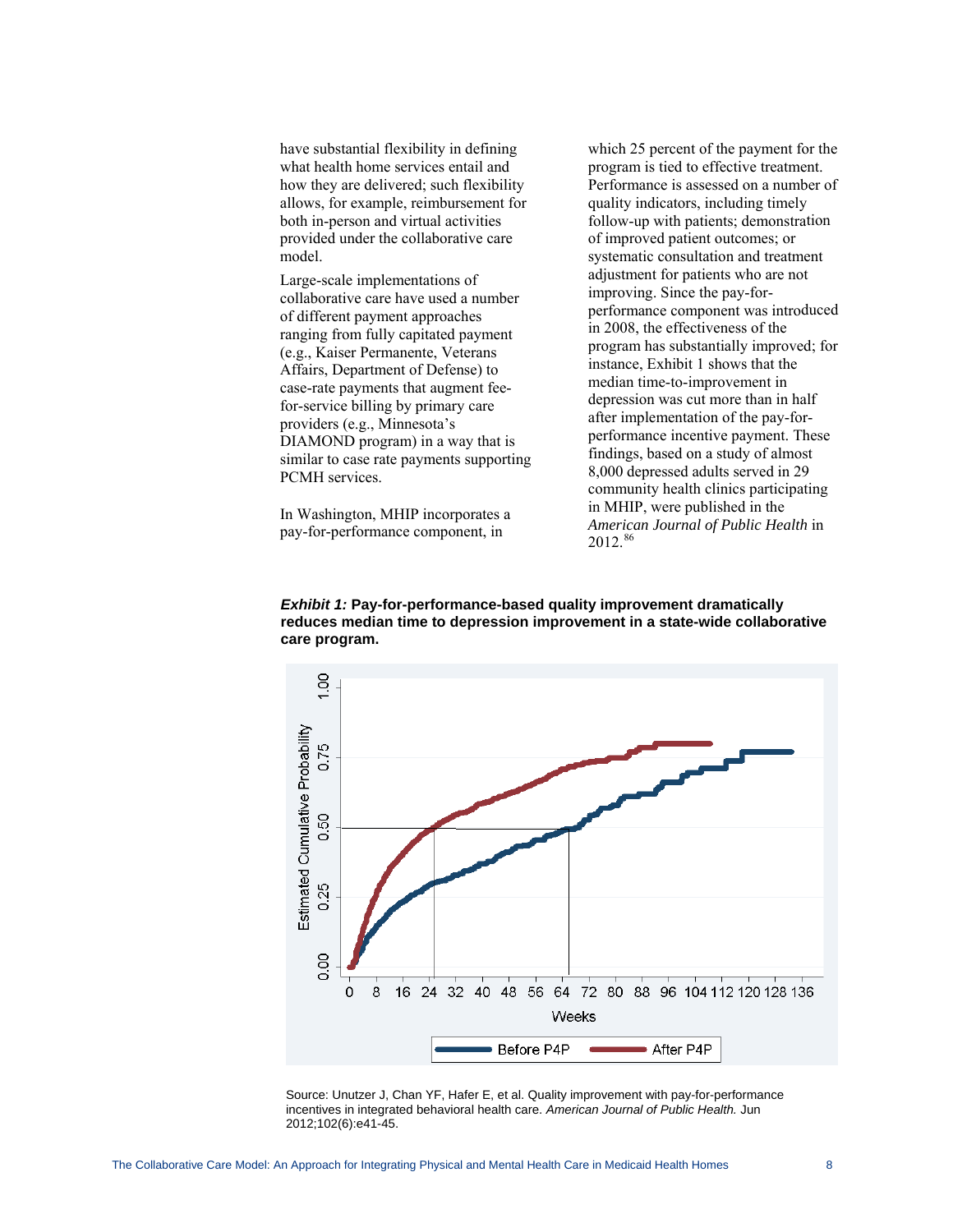Notably, Medicaid health homes allow substantial flexibility in payment methodology (such as, but not limited to, capitated or case-rate payments mentioned above).

Some of the approved health home models also include the use of performance incentives based on statedefined quality measures. Specifically, Iowa will implement a pay-forperformance component in its program after the first year; Missouri and New York intend to implement a shared savings component to their payment models to incent performance.

Care managers support PCPs who are responsible for patients' treatment. They work closely with, and are often located in, the primary care practice. With appropriate training and supervision, collaborative care programs have successfully used personnel with various types of professional backgrounds as care managers, including licensed clinical social workers, licensed counselors (i.e., master's-level therapists), nurses, and medical assistants under the supervision of a nurse.

#### **Care Management and Care Coordination**

Care manager responsibilities include:

- Screening for depression and other common mental disorders, or for medical conditions in patients with serious mental illnesses;
- Patient engagement and education;
- Close and pro-active follow-up focusing on treatment adherence, treatment effectiveness, and treatment side effects;
- Brief counseling using established and evidence-based techniques such as Motivational Interviewing, Behavioral Activation, and Problem-Solving Treatment in Primary Care;
- **Regular (usually weekly) review of** all patient w ho are not improving as expected with a psychiatric consultant;
- Facilitation of communication between the PCP and the psychiatric consultant;
- services, and social services. Once patients have shown improvement, the care manager meets with the Facilitation of referrals to and coordination with outside mental health specialty care or medical specialty care, substance abuse patient to establish a relapse prevention plan.

effective (and efficient). A typical care While these services are often provided via in-person patient contact in the patient's primary care clinic, telephonic or other electronic contact can also be manager carries an active caseload of 50-100 patients. A sample job description for a care manager providing these services is available.<sup>87</sup>

#### **Psychiatric Consultation with the Primary Care Treatment Team**

Psychiatric consultants provide mental improving as expected. Because clinical two types of clinicians eligible to provide these services in most settings. health specialty support for the primary care treatment team, particularly regarding patients who are not recommendations often involve management of psychotropic medications, psychiatrists and psychiatric nurse practitioners are the

Recommendations are summarized in brief, focused written or electronic notes to the PCP. Consultant responsibilities include regular (usually weekly) reviews of a caseload of patients treated for common mental disorders such as depression in a primary care practice by a consulting psychiatrist, with a focus on patients who are not improving as expected and treatment recommendations on those patients to the treating PCP.

In collaborative care programs, the typical patient load for care managers is between 50 and 100 patients.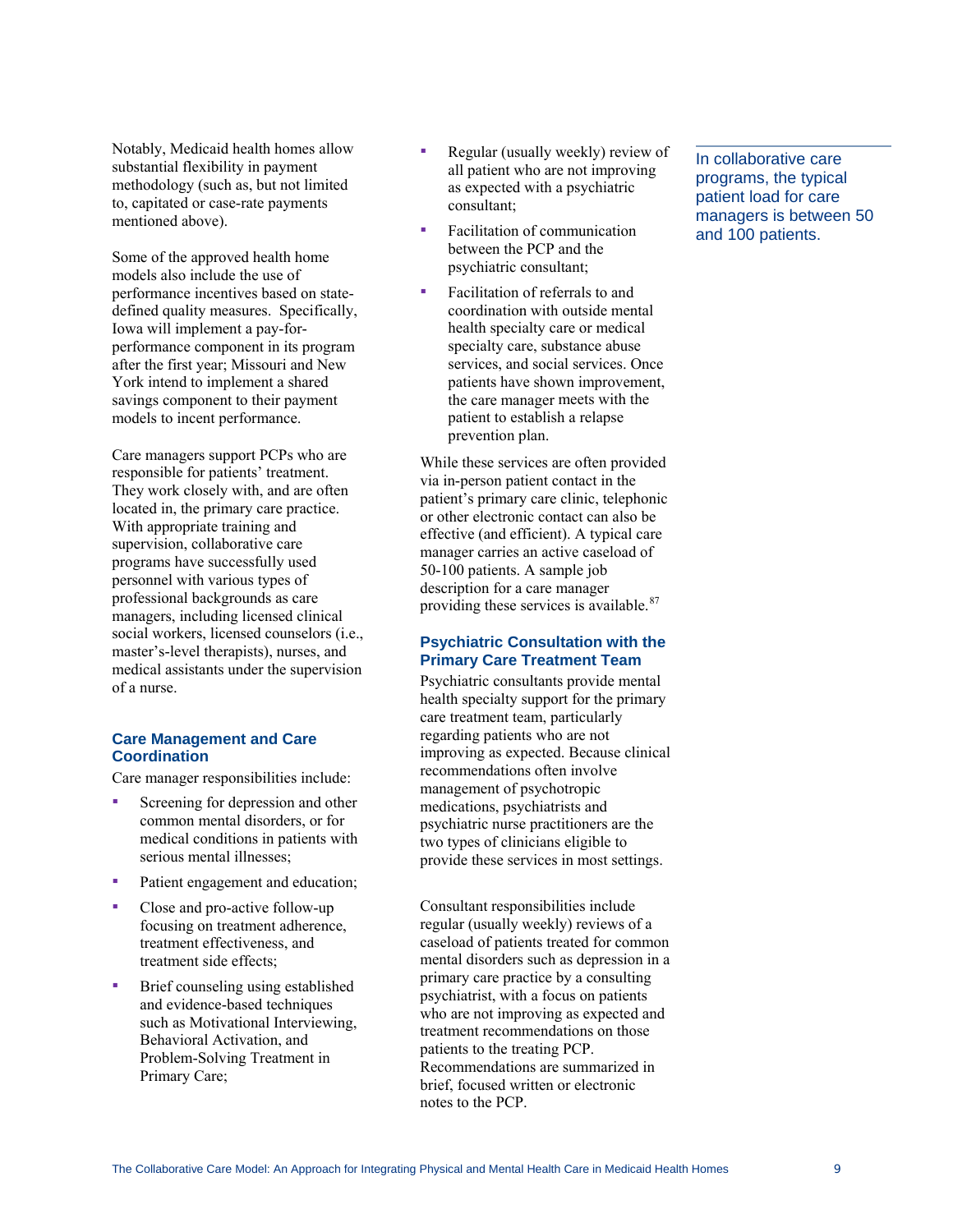Health home payment rates for collaborative care should fully cover core program components including care managers and psychiatric consultants.

In most cases, the review and recommendations are provided through a care manager supporting the PCP in communication is directly between the PCP and the consulting psychiatrist. available to the PCP during the week by consulting psychiatrists providing these services is available.<sup>88</sup> primary care but in some cases, the The consulting psychiatrist is also pager to answer questions about recommendations made. The level of effort for consultants is typically three hours per week for each care manager's primary care caseload (typically 50-100 patients). A sample job description for

#### **Collaborative Care and Health Homes**

integration, and one that can be built beneficiary needs. For example, many evidence-based collaborative care for this model would need to make sure that requirements are met, in addition to care transitions, referrals to community services, etc.). As required under federal statute, Medicaid health homes must have the capacity to manage the full continuum of beneficiary needs, including medical, behavioral, and long-term services and supports. The collaborative care model represents an evidence-based approach to physical-behavioral health upon to address a broader range of of the practices that implemented depression in the context of the statewide Minnesota DIAMOND program have incorporated the key components of collaborative care as they have developed more full scale PCMHs.<sup>[89](#page-12-1)</sup> To qualify for health home reimbursement, providers implementing all federal and state health home those directly addressed by the collaborative care model itself (e.g.,

collaborative care for common mental home could be supported by adequate Financing for evidence-based disorders in the context of a health payments for these evidence-based

additional component of monthly care will be important, however, to make based in primary care and psychiatric review the entire caseload of covered recommendations on patients who are not improving as expected. services that are a core component or an management fees or other forms of payment for health home services. It sure the rates fully cover the core components of such evidence-based programs including care managers consultants who can systematically patients and make treatment

health system, community mental health centers are typically the first point of interest among mental health providers, developing behavioral health homes, primary care services for their patients - measurement-based care, treatment-to care for patients treated in these new entities. For patients treated in the public mental entry into the broader healthcare system. There has been a growing advocates, and policymakers in clinics based in community mental health settings that provide integrated with serious mental illnesses.<sup>[90](#page-12-1)</sup> The same core strategies used to improve care for common mental disorders – target, and stepped care –can also be applied to improving primary medical

15Medicaid Health Home State Plan to be served in health homes, where the care model could support effective implementation. As of April2013, 11 states have received federal approval for a total of Amendments. Ten out of 11 states include individuals with behavioral health conditions among the population key components of the collaborative

## **Summary**

The new health homes service option has created a significant opportunity for states to invest in care management and care coordination services that have the potential to improve outcomes and reduce overall Medicaid costs. With this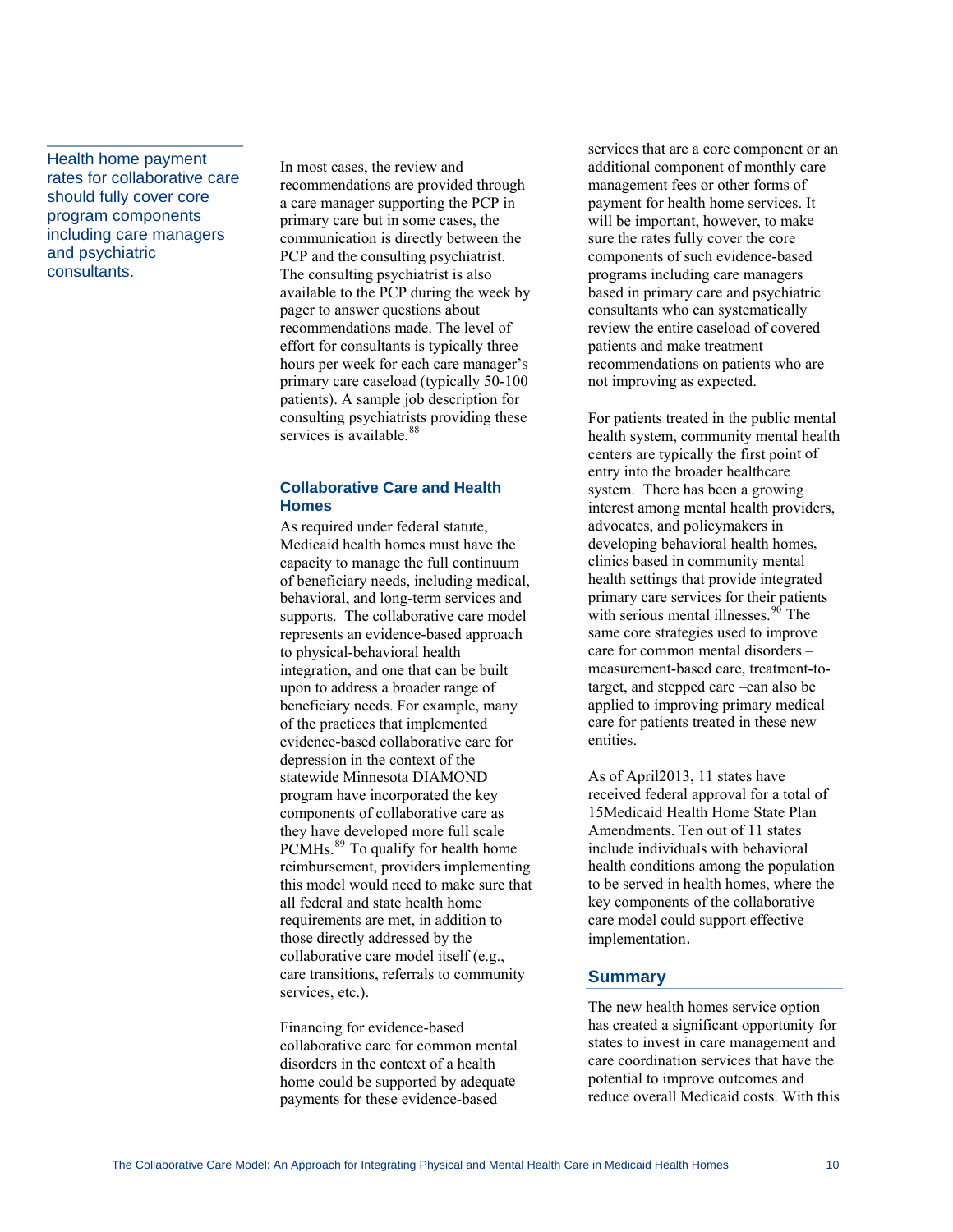<span id="page-10-1"></span>care that could inform how they define mental disorders such as depression and anxiety disorders, along with robust experience implementing such new vehicle at their disposal, states are hungry for evidence-based models of health home services and provider qualifications. The research evidence for collaborative care for common

programs in diverse health care systems around the country, suggest that states should consider using this model as a building block for health homes and other initiatives that aim to better integrate care for Medicaid beneficiaries with chronic physical and behavioral health needs.

#### **References**

- <span id="page-10-0"></span><sup>1</sup>Moussavi S, Chatterji S, Verdes E, Tandon A, Patel V, Ustun B. "Depression, Chronic Diseases, and Decrements in Health: Results from the World Health Surveys." Lancet.September 8, 2007; 370 (9590): 851-858. the World Health Surveys." *Lancet.*September 8, 2007; 370 (9590): 851-858.<br><sup>2</sup> Kasper J, O'Malley Watts M, Lyons B. "*Chronic Disease and Co‑Morbidity Among Dual Eligibles: Implications for Patterns of Medicaid and*
- *Medicare Service Use and Spending."* Kaiser Commission on Medicaid and the Uninsured, July 2010.<br><sup>3</sup> Wang PS, Simen CE, Keseler PC, "Meking the Businese Case for Enhanced Depression Care: The No
- <sup>3</sup> Wang PS, Simon GE, Kessler RC. "Making the Business Case for Enhanced Depression Care: The National Institute of Mental Health-Harvard Work Outcomes Research and Cost-effectiveness Study." *Journal of Occupational and Environmental Medicine / American*
- *College of Occupational and Environmental Medicine.* April 2008; 50 (4): 468-475. 4
- Katon W. "The Impact of Depression on Workplace Functioning and Disability Costs." *The American Journal of Managed care.* December 2009;15 (11 Suppl): S322-327.
- <sup>5</sup>Melek S. "Bending the Medicaid Healthcare Cost Curve through Financially Sustainable Medical-Behavioral Integration'Milliman.
- <sup>6</sup>Druss BG, Zhao L, Cummings JR, Shim RS, Rust GS, Marcus SC. "Mental Comorbidity and Quality of Diabetes Care under Medicaid: A 50state analysis." *Medical Care.*May 2012;50(5):428-433. 7
- <sup>7</sup> Daumit GL, Anthony CB, Ford DE, et al. "Pattern of Mortality in a Sample of Maryland Residents with Severe Mental Illness." Psychiatry *Research.*April 30 2010;176(2-3):242-245. 8
- <sup>8</sup>Wang PS, Lane M, Olfson M, Pincus HA, Wells KB, Kessler RC. "Twelve-month Use of Mental Health Services in the United States: Results from the National Comorbidity Survey Replication." Archives of General Psychiatry. June 2005;62(6):629-640.
- <sup>9</sup>Regier DA, Narrow WE, Rae DS, Manderscheid RW, Locke BZ, Goodwin FK. "The de facto US Mental and Addictive Disorders Service System. Epidemiologic Catchment Area Prospective 1-year Prevalence Rates of Disorders and Services". *Archives of General Psychiatry.*  February 1993;50(2):85-94.
- <sup>10</sup>Wang PS, Demler O, Olfson M, Pincus HA, Wells KB, Kessler RC. "Changing Profiles of Service Sectors Used for Mental Health Care in
- the United States." *American Journal of Psychiatry. July* 2006;163(7):1187-1198.<br><sup>11</sup> Callahan CM, Hendrie HC, Dittus RS, Brater DC, Hui SL, Tierney WM. "Improving Treatment of Late Life Depression in Primary Care: A<br>Rand
- <sup>12</sup>Cunningham PJ. "Beyond Parity: Primary Care Physicians' Perspectives on Access to Mental Health Care." Health Affairs. May-June<br>2009;28(3):w490-501.
- 
- <sup>13</sup>Wang, Lane, Olfson, Pincus, Wells, Kessler, 2005, op. cit.<br><sup>14</sup>Wang PS, Demler O, Kessler RC. "Adequacy of Treatment for Serious Mental Illness in the United States." *American Journal of Public*<br>*Health.* January 2002
- <sup>15</sup>Stagnitti MN. *Trends in Antidepressant Use by the U.S. Civilian Noninstitutionalized Population, 1997 and 2002. Rockville, MD: Agency for<br>Healthcare Research and Quality;2005.*
- 
- <sup>16</sup>Mancuso D. Washington State Department of Social and Health Services, Research & Data Analysis Division. April 2011.<br><sup>17</sup>Rush AJ, Trivedi M, Carmody TJ, et al. "One-year Clinical Outcomes of Depressed Public Sector Out
- <sup>18</sup>Unutzer J, Katon W, Callahan CM, et al. "Collaborative Care Management of Late-life Depression in the Primary Care Setting." *Journal of*<br>the American Medical Association. December 11 2002;288(22):2836-2845.
- <sup>19</sup> Hansen N. "The Psychotherapy Dose-Response Effect and its Implications for Treatment Delivery Services." *Clinical Psychology: Science* and Practice. 2002;9(3):329-343.
- and Practice. **Practice, 2002; 2002;**<br><sup>20</sup>Druss BG, Bradford WD, Rosenheck RA, Radford MJ, Krumholz HM. "Quality of Medical Care and Excess Mortality in Older Patients with <br>Mental Disorders." *Archives of General Psychiat*
- <sup>21</sup>Unützer J, Schoenbaum M, Druss BG, Katon WJ. "Transforming Mental Health Care at the Interface with General Medicine: Report for the<br>Presidents Commission." Psychiatric Services. January 1 2006;57(1):37-47.
- Presidents Commission." *Psychiatric Services.* January 1 2006;57(1):37-47. 22Druss BG, Marcus SC, Campbell J, et al. "Medical Services for Clients in Community Mental Health Centers: Results from a National
- Survey." *Psychiatric Services.* August 2008;59(8):917-920. 23Uebelacker LA, Smith M, Lewis AW, Sasaki R, Miller IW. "Treatment of Depression in a Low-income Primary Care Setting with Co-located
- 24 Peikes D, Chen A, Schore J, Brown R. "Effects of Care Coordination on Hospitalization, Quality of Care, and Health Care Expenditures
- Among Medicare Beneficiaries: 15 Randomized Trials." Journal of the American Medical Association. February 11 2009;301(6):603-618.<br><sup>25</sup>McCall N, Cromwell J. "Results of the Medicare Health Support Disease Management Pilot
- <sup>26</sup>Gilbody S, Bower P, Fletcher J, Richards D, Sutton AJ. "Collaborative Care for Depression: A Cumulative Meta-analysis and Review of<br>Longer-term Outcomes." Archives of Internal Medicine. November 27 2006;166(21):2314 -
- <sup>27</sup> Community Preventive Services Task Force. "Recommendation from the Community Preventive Services Task Force for Use of Collaborative Care for the Management of Depressive Disorders." *American Journal of Preventive Medicine.* May 2012;42(5):521-524.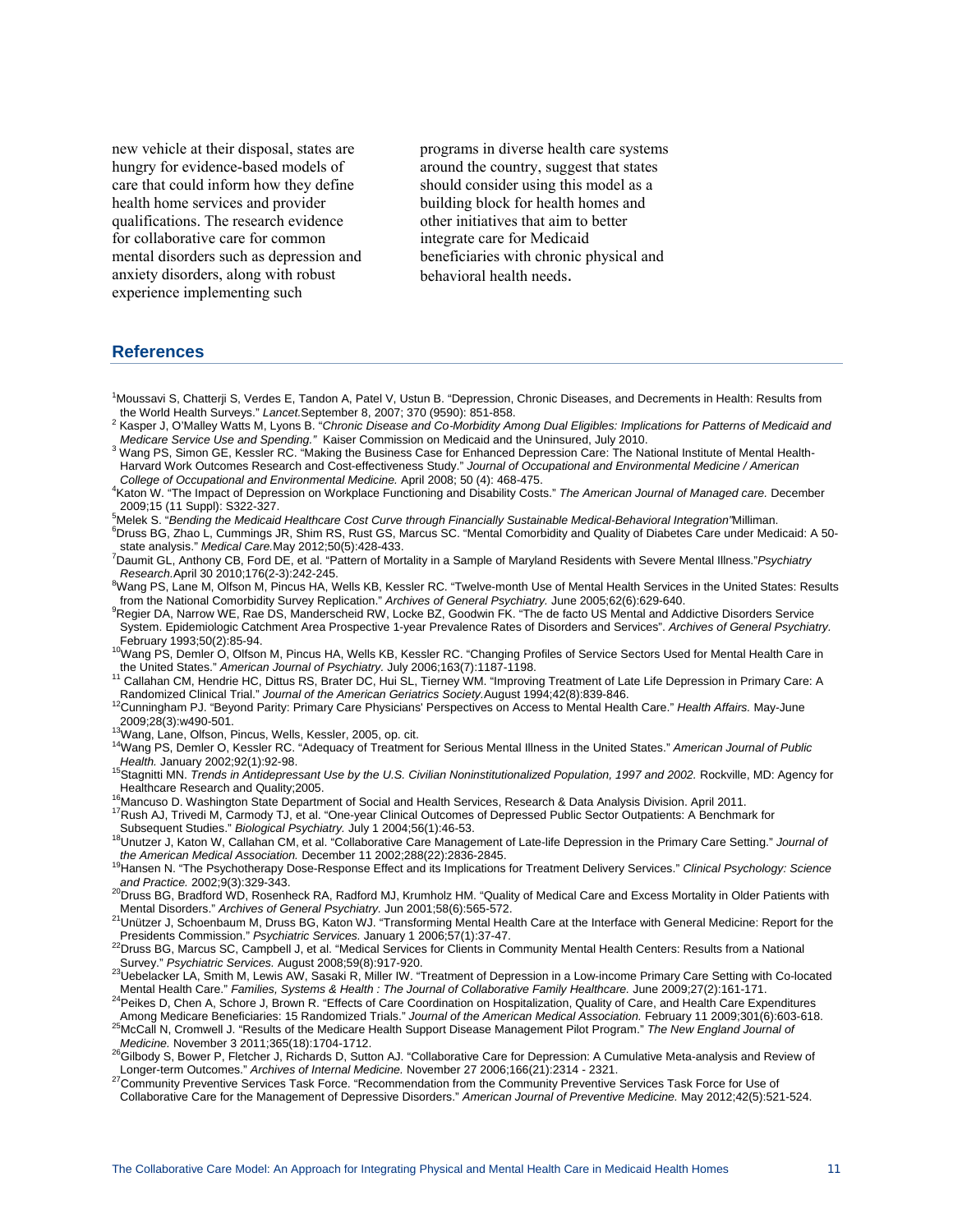<span id="page-11-0"></span><sup>28</sup>Thota AB, Sipe TA, Byard GJ, et al. "Collaborative Care to Improve the Management of Depressive Disorders: A Community Guide,

Systematic Review and Meta-analysis." American Journal of Preventive Medicine. May 2012;42(5):525-538.<br><sup>29</sup>Trivedi MH. "Treating Depression to Full Remission." The Journal of Clinical Psychiatry. January 2009;70(1):e01.<br><sup>3</sup>

<sup>36</sup>Ell K, Katon W, Cabassa LJ, et al. "Depression and Diabetes Among Low-income Hispanics: Design Elements of a Socioculturally Adapted<br>Collaborative Care Model Randomized Controlled Trial." *International Journal of Psyc* 

<sup>37</sup> Ell K, Katon W, Xie B, et al. "Collaborative Care Management of Major Depression Among Low-income, Predominantly Hispanic Subjects<br>with Diabetes: A Randomized controlled Trial." Diabetes Care. April 2010;33(4):706-713

40 Subody, Bower, Fletcher, Richards, Sutton. 2006, op. cit.<br>41 Simon G. "Collaborative Care for Mood Disorders." Current Opinion in Psychiatry. January 2009;22(1):37-41.<br>42 Woltmann E, Grogan-Kaylor A, Perron B, Georges H Models for Mental Health Conditions Across Primary, Specialty, and Behavioral Health Care Settings: Systematic Review and Meta-<br>analysis." American Journal of Psychiatry. August 1 2012;169(8):790-804.

j

<sup>43</sup>Reilly S, Planner C, Gask L, et al. "Collaborative Care Approaches for People with Severe Mental Illness." Cochrane Library. 2012.<br><sup>43</sup>Reilly S, Planner C, Gask L, et al. "Collaborative Care Approaches for People with

<sup>47</sup> AIMS Center University of Washington."IMPACT: Evidence-based Depression Care." [http://impact-uw.org](http://impact-uw.org/).<br><sup>48</sup> Unutzer, Katon, Callahan, et al. 2002, op. cit.<br><sup>49</sup> Lin EH, Katon W, Von Korff M, et al. "Effect of Improving

<sup>50</sup>Levine S, Unuitzer J, Yip JY, et al. "Physicians' Satisfaction with a Collaborative Disease Management Program for Late-life Depression in<br>Primary Care." General Hospital Psychiatry. November-December 2005;27(6):383-39

r main you. Construct the process of the contract of the construct of the study." General Hospital Psychiatry. January-<br>Fichardson L, McCauley E, Katon W. "Collaborative Care for Adolescent Depression: A Pilot Study." Gene

<sup>52</sup>Ell K, Xie B, Quon B, Quinn DI, Dwight-Johnson M, Lee PJ. "Randomized Controlled Trial of Collaborative Care Management of Depression Among Low-income Patients with Cancer." *Journal of Clinical Oncology: Official Journal of the American Society of Clinical* 

<sup>53</sup>Katon WJ, Russo JE, Von Korff M, Lin EH, Ludman E, Ciechanowski PS. "Long-term Effects on Medical Costs of Improving Depression<br>Outcomes in Patients with Depression and Diabetes." Diabetes Care. June 2008;31(6):1155-11

- <sup>54</sup>Gilmer TP, Walker C, Johnson ED, Philis-Tsimikas A, Unutzer J. "Improving Treatment of Depression Among Latinos with Diabetes Using<br>Project Dulce and IMPACT." Diabetes Care. July 2008:31(7):1324-1326.
- <sup>55</sup>Peikes D, Zutshi A, Genevro J, Parchman ML, Meyers D. "Early Evaluations of the Medical Home: Building on a Promising Start." The American Journal of Managed Care. 2012;18(2):105-116.

<sup>56</sup> Berwick DM, Nolan TW, and Whittington J. "The Triple Aim: Care, Health, and Cost." Health Affairs, May 2008, 27(3):759-769.<br><sup>57</sup> National Institute of Mental Health. *Mental Health: A Report of the Surgeon General.* 1

[http://www.surgeongeneral.gov/library/mentalhealth/home.html.](http://www.surgeongeneral.gov/library/mentalhealth/home.html)<br><sup>5[8](http://www.surgeongeneral.gov/library/mentalhealth/home.html)</sup>Substance Abuse and Mental Health Services Administration.Achieving the Promise: Transforming Mental Health Care in America. January<br>2003. Available at: htt

<sup>59</sup>Finch RA. Phillips K. Center for Prevention and Health Services.An Employer's Guide to Behavioral Health Services: A Roadmap and *Recommendations for Evaluating, Designing, and Implementing Behavioral Health Services*. Washington, DC: National Business Group on<br>Health; 2005. Available at: http://www.businessgrouphealth.org/pub/f3139c4c-2354-d714-512

60Butler M. Kane RL, McAlpine D, et al. "Integration of Mental Health/substance Abuse and Primary Care. Evidence Report/Technology

Assessment. November 2008(173):1-362. Available at: http://www.ahrg.gov/clinic/tp/mhsapctp.htm.<br><sup>61</sup>Katon WJ, Lin E, Russo J, Unutzer J. "Increased medical Costs of a Population-based Sample of Depressed Elderly Patients."

<sup>62</sup>Simon GE, VonKorff M, Barlow W. "Health Care Costs of Primary Care Patients with Recognized Depression." *Archives of General Psychiatry. October 1995:52(10):850-856*.

<sup>63</sup>Unützer J, Patrick DL, Simon G, et al. "Depressive Symptoms and the Cost of Health Services in HMO Patients Aged 65 Years and Older -<br>A 4-year Prospective Study." *Journal of the American Medical Association*. May 28 1

<sup>64</sup>Gilbody S, Bower P, Whitty P. "Costs and Consequences of Enhanced Primary Care for Ddepression: Systematic Review of Randomised<br>Economic Evaluations." The British Journal of Psychiatry. October 2006;189:297-308.

<sup>65</sup>Glied S, Herzog K, Frank R. "Review: The Net Benefits of Depression Management in Primary Care." Medical Care Research and Review. June 2010;67(3):251-274.

66Unützer J, Katon WJ, Fan MY, et al. "Long-term Cost Effects of Collaborative Care for Late-life Depression." *The American Journal of Managed Care.* February 2008;14(2):95-100.<br><sup>67</sup> Ibid.

September 2001;16(9):606-613. 33Henke RM, Zaslavsky AM, McGuire TG, Ayanian JZ, Rubenstein LV. "Clinical Inertia in Depression Treatment." *Medical Care.* September

<sup>2009;47(9):959-967. 34</sup>Arean PA, Ayalon L, Hunkeler E, et al. Improving Depression Care for Older, Minority Patients in Primary Care. *Medical Care.* April

<sup>&</sup>lt;sup>35</sup>Ell K, Aranda MP, Xie B, Lee PJ, Chou CP. "Collaborative Depression Treatment in Older and Younger Adults with Physical Illness: Pooled<br>Comparative Analysis of Three Randomized Clinical Trials." American Journal of ger

with Diabethes: A Randomized controlled the Diabetes: A Randomized controlled Trial." *Diabetes Cane. 2010;*<br>Outcomes for Depressed Minorities? Results of a Randomized. Controlled Trial." *Health Services Research*. Apr 20 <sup>39</sup> Miranda J, Schoenbaum M, Sherbourne C, Duan N, Wells K. "Effects of Primary care Depression Treatment on Minority Patients' Clinical<br>Status and Employment." Archives of General Psychiatry. August 2004;61(8):827-834.